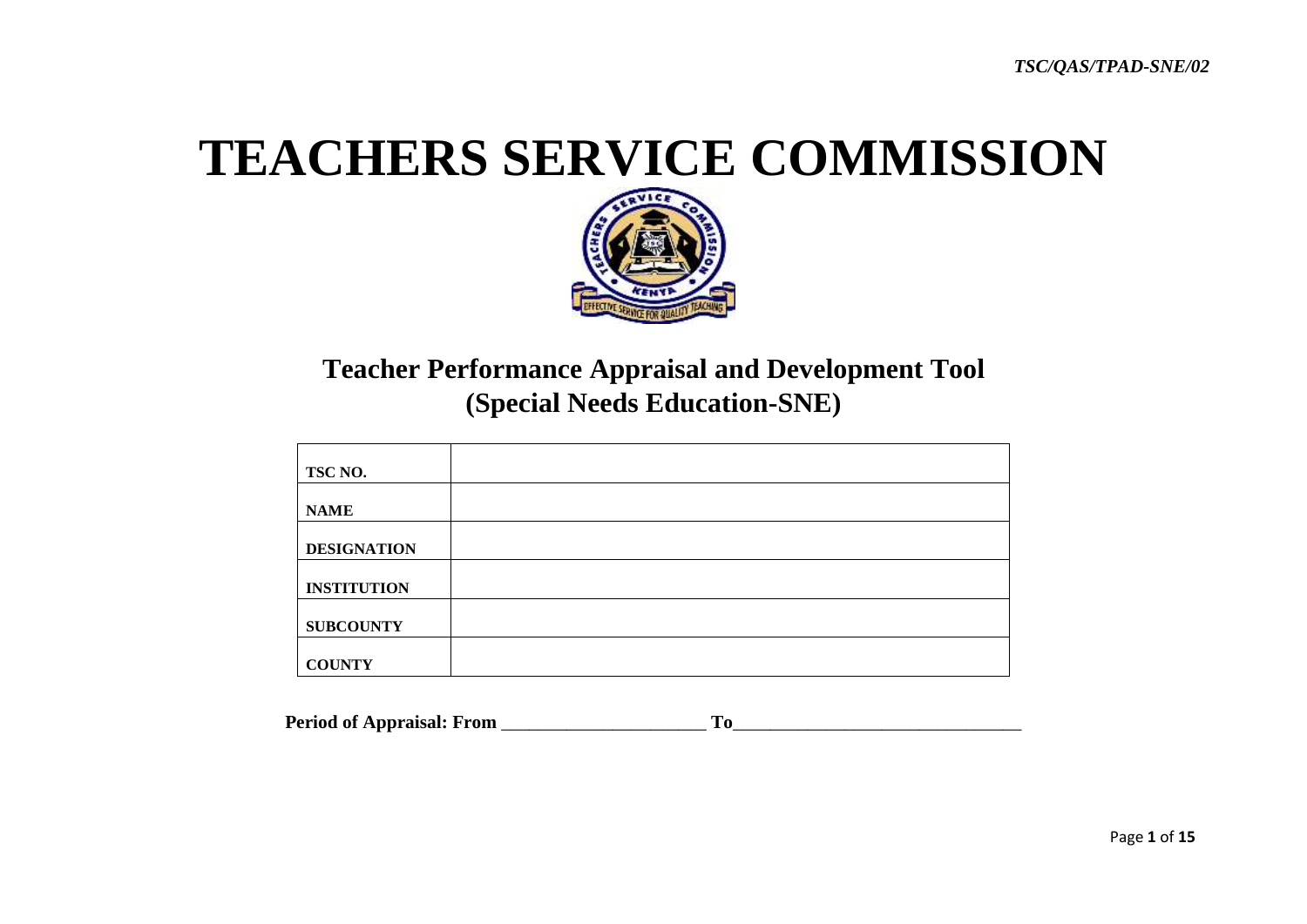# **PART 1.0. PREAMBLE**

Pursuant to section 11 (f) and 35(i) of TSC Act (2012), the Commission is mandated to monitor the conduct and performance of teachers in the teaching service. In this regard, the Commission has introduced an open performance appraisal system for teachers to strengthen supervision and to continuously monitor their performance in curriculum implementation at the institutional level. The appraisal system shall be used to provide feedback, improve communication, and clarify roles and responsibilities.

Section 52 of the Code of Regulations for Teachers (2015) stipulates that, the Commission shall in administering the performance appraisal system-

- i. Require Heads of Institution to provide oversight role in the performance appraisal for the teachers in their respective institutions;
- ii. Use performance appraisal reports for purposes of promotion, deployment and other rewards as may be prescribed from time to time;
- iii. Identify training needs and take corrective measures in cases of unsatisfactory performance; and
- iv. Develop and review criteria, guidelines and tools for performance appraisal from time to time, which shall be accessible in the Commission's website or as the Commission may advise.

### **1.1. Purpose**

To review and improve teaching standards through a systemic appraisal approach, with a view to evaluate teachers' performance and promote professional development for enhanced learning outcomes.

#### **1.2. Objectives**

- i. To provide quality education to learners with special needs and disabilities in all public institutions.
- ii. To give SNE teachers opportunity to improve on their performance competencies.
- iii. To analyze SNE teachers' performances gaps and provide support for professional development.
- iv. To maintain cumulative records of teaching and learning performance for decision making.
- v. To provide for fair, effective and consistent SNE teacher evaluation.
- vi. To protect the rights and safety of learners.

### **1.3. General Guidelines/ Instructions**

- i. All SNE teachers are advised to read and understand the Teacher Performance Appraisal and Development (TPAD) tool before they undertake the appraisal process.
- ii. The appraisal tool must be completed by all SNE teachers teaching in special schools/special units and information uploaded to the TPAD ONLINE SYSTEM. The hard copy of the TPAD tool for each SNE teacher shall be retained in the SNE teacher's appraisal file at the institutional level for future reference.
- iii. Every Head of Institution is required to analyze termly evaluations which will cumulatively constitute the annual appraisal report.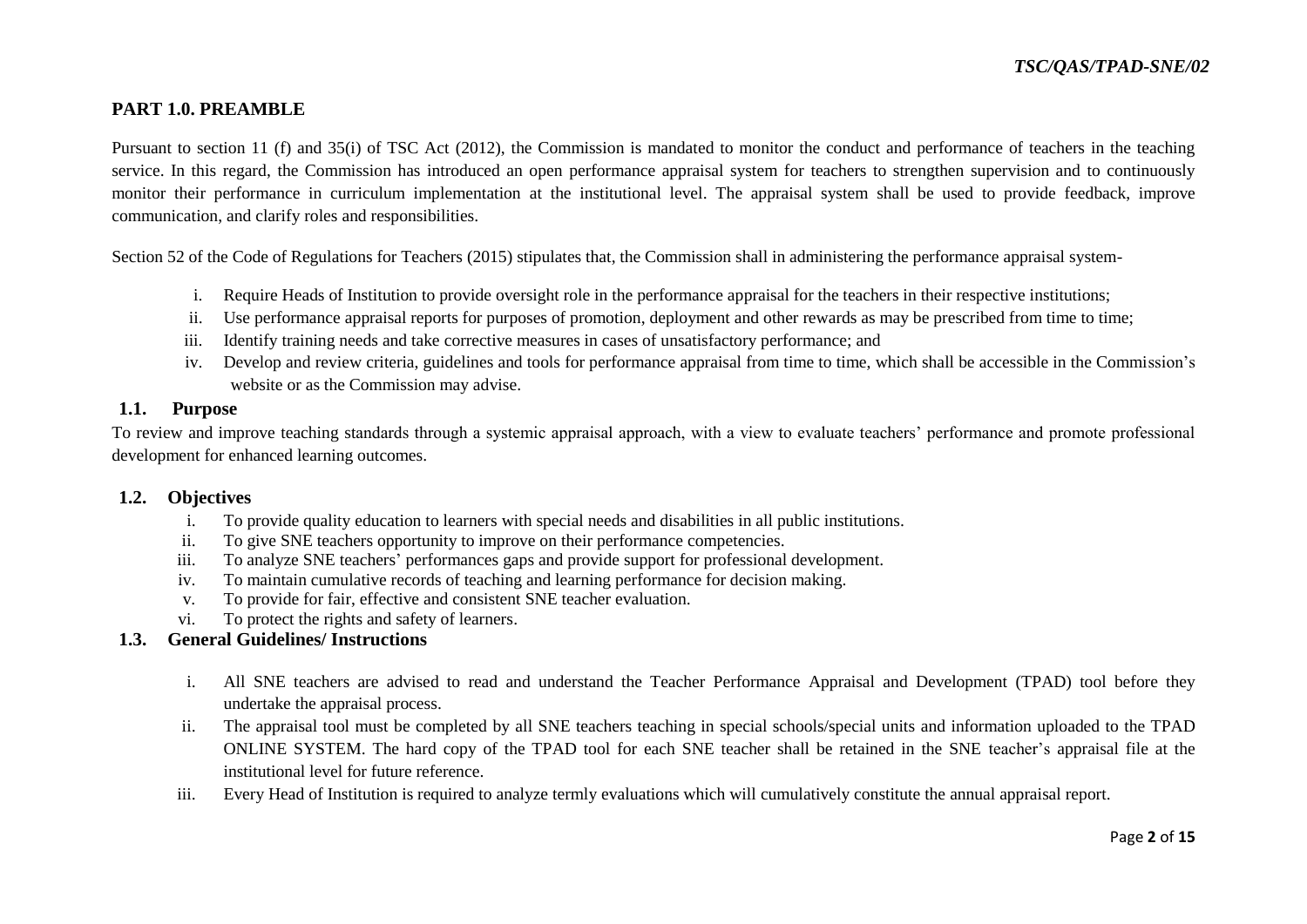- iv. Every Head of Institution shall submit an annual staff appraisal report to the TSC County Director through the Sub-County Director, by 10<sup>th</sup> January of the subsequent year.
- v. The performance in the competency areas shall form the basis of the appraisal and development plan.
- vi. The appraisee and appraiser shall discuss, agree on the targets upon which teachers will be appraised.
- vii. The content of the appraisal shall only be shared between the appraisee, appraiser and countersigning officer/arbitrator.
- viii. The appraisal reports for all SNE teachers shall be tabled before the school Board of Management by the Secretary for deliberation.
- ix. The TSC County Director will analyze the SNE teachers' appraisal reports and submit a summary to the TSC headquarters.

## **1.4. Appraisal Procedure**

- i. A Special Needs Education teacher in a primary educational institution shall be appraised by the deputy Head of Institution and the appraisal report confirmed by the Head of Institution.
- ii. A deputy Head of Institution in a primary educational institution shall be appraised by the Head of Institution and the appraisal report confirmed by the Curriculum Support Officer SNE.
- iii. A head teacher in a special primary educational institution shall be appraised by the Curriculum Support Officers/SNE and the appraisal report confirmed by the TSC Sub County Director.
- iv. A Special Needs Education teacher, tutor or lecturer in a special post-primary institution shall be appraised by the head of department or in his/her absence, the deputy principal and the appraisal report confirmed by the principal.
- v. A head of department in a special post-primary institution shall be appraised by the deputy principal and the appraisal report confirmed by the Head of Institution.
- vi. A deputy principal in a special post-primary institution shall be appraised by the principal and the appraisal report confirmed by the officer assigned by the TSC Sub County Director.
- vii. A principal in a post primary institution shall be appraised by the TSC Sub County Director and the appraisal report confirmed by the TSC County Director.

## **1.5.Failure to Comply with Appraisal Requirements**

Pursuant to Regulation 54 of the Code of Regulation for Teachers (2015), the Commission may take disciplinary action against a teacher who:-

- i. Fails to complete and submit an appraisal report to the supervisor; or
- ii. Refuses or neglects to discuss or sign the appraisal report with the supervisor.
- iii. Any teacher who consistently displays poor performance or adverse appraisal ratings may after due process have his/her services terminated.

Further, the Commission may take similar disciplinary action against-

- i. A supervisor/appraiser who fails to appraise the teacher as required.
- ii. An appraiser/head teacher who manipulates or falsifies appraisal records and reports.
- iii. A head teacher who delays or fails to submit annual appraisal reports.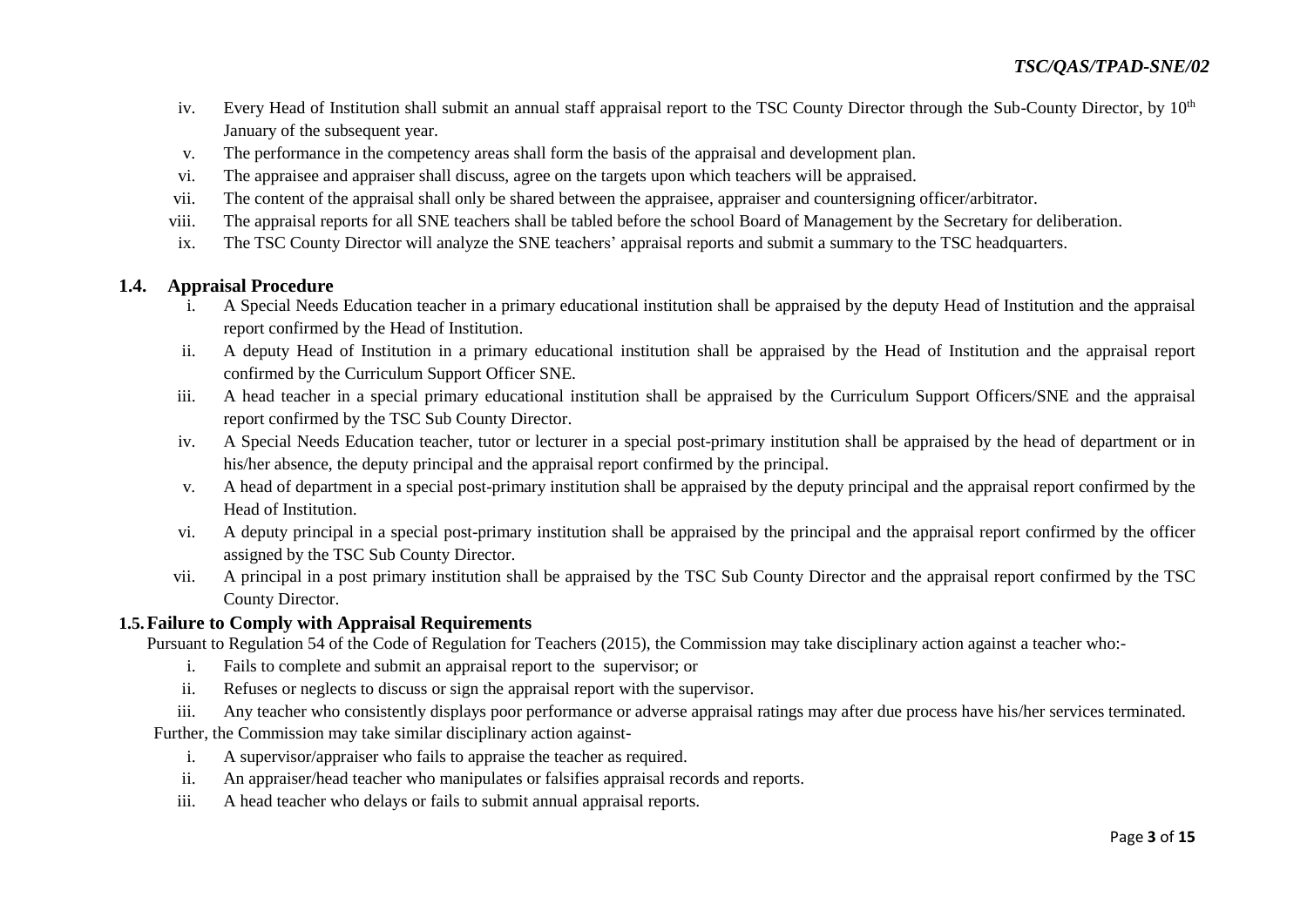# **PART: 2.0. PERFORMANCE EVALUATION**

The performance appraisal process shall include;

#### **a) Appraisal Targets Setting Meeting( must be held before the beginning of each term)**

During this meeting, the appraisee and appraiser are both required to**:** 

- i. Share understanding of what appraisal entails and how it will work.
- ii. Share understanding of the Performance Competency Areas.
- iii. Create an understanding on performance targets as provided in part 2.2 of this document and agree on what is expected to meet the targets.
- iv. Set deadlines as per school TPAD Calendar of Activities.

#### **b) Continuous Observation and Assessment:**

The Heads of Institution are required to provide an oversight role in the performance appraisal for the teachers in their respective institutions. Further, they are required to continuously monitor and evaluate the appraisal process and submit termly reports to the TSC County Director through the TSC Sub-County Director.

Performance appraisal is a continuous interactive process between appraisee and appraiser, in which they are required to:-

- i. Constantly consult and request for/offer support where necessary.
- ii. Ensure the activities calendar is adhered to.
- iii. Ensure that all the required professional records are maintained.
- iv. Plan for termly lesson observations.
- v. Involve Curriculum Support Officers SNE / Curriculum Support Officers/ Sub County Directors to provide professional guidance.

#### **c) Appraisal Rating Meeting**

Though the rating is done at the end of the term, the appraisee self-appraisal must be continuous within the term. Both appraisee and appraiser must cumulate evidence to be used during the appraisal rating meeting. These individual rating scores lead to the negotiations for the agreed termly rating. This is the last appraisal activity of the term where:-

- i. The appraisee and the appraiser discuss observations, assessment and complete the termly appraisal.
- ii. The teacher's performance for the term is evaluated against the Performance Competency Areas and appraisal rating for the term is agreed upon.
- iii. Areas that require support and development during the following term are identified and a development plan is generated.
- iv. A report on learners'achievements is discussed with a view to improve learning outcomes.
- v. In the case of disagreement between appraisee and appraiser rating an arbitrator is involved to make a final decision.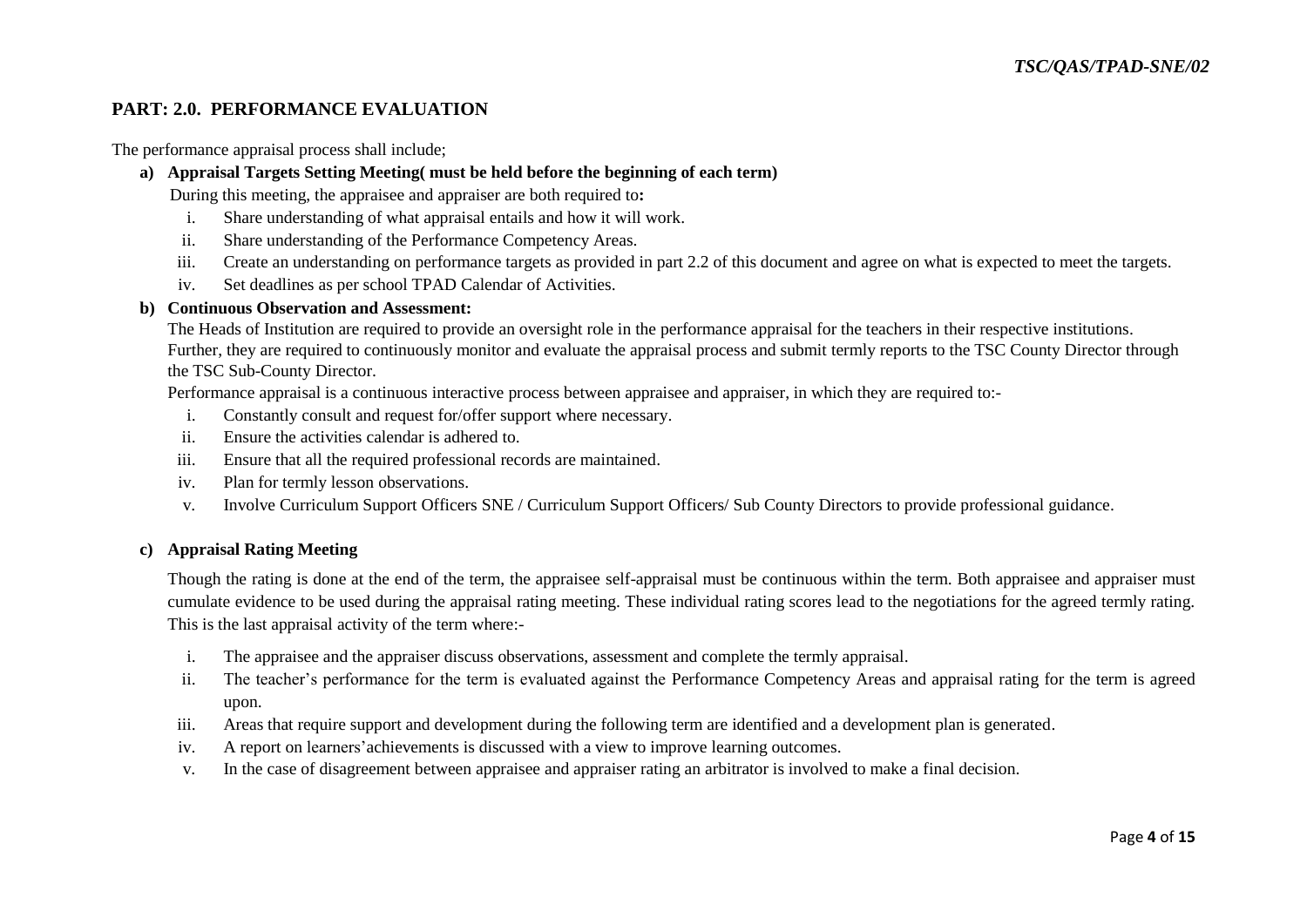# **2.1. EVALUATION CRITERIA AND RATING**

This rating shall be used to establish the extent to which the teacher has met the targets set in each of the Performance Competency Areas and final annual performance.

| <b>Rating Grade</b>  | <b>Rating Indicator</b>            | <b>Rating Scale</b> |
|----------------------|------------------------------------|---------------------|
| Very Good            | Fully met and exceeded the targets |                     |
| Good                 | Fully met the targets              |                     |
| Average              | Met most of the targets            |                     |
| <b>Below Average</b> | Met some of the targets            |                     |
| Inadequate           | Did not meet the targets           |                     |

## **2.2. TEACHING STANDARDS**

A standard is an agreed way of doing something. It could be about making a product, managing a process or delivering a service. Standards can cover a huge range of activities undertaken by an organization. The point of a standard is to provide a reliable basis for people to share the same expectations about a product or service.

Teaching Standards in this tool are the clear expression of the baseline of expectations for the professional practice and conduct of teachers and define the minimum level of practice expected of teachers in Kenya. Teachers are expected to use the Teaching Standards to support their own professional development, planning teaching and learning programs, and for assessing learners' progress. Teachers will find the Standards useful in reviewing their practice and inform their plans for continuous professional development since they provide shared understanding of the essentials of great teaching.

Quality teaching occurs when the teacher's ongoing analysis of the context, decisions about which pedagogical knowledge and abilities to apply result in optimum learning by students. The Standards should help teachers set targets and monitor achievement and develop programs that support and improve student learning.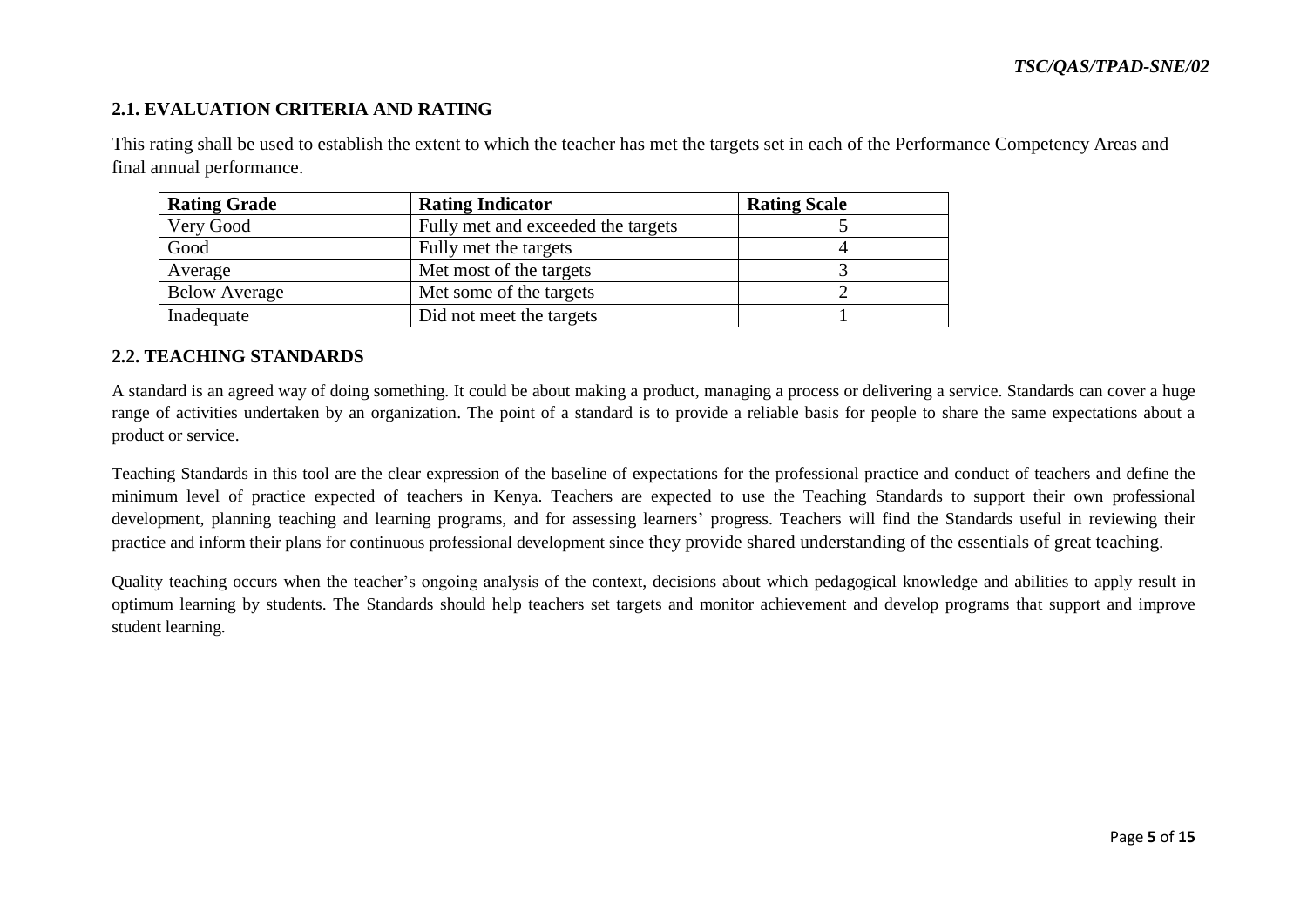# **TEACHING STANDARDS**

|             |                                                                                                                                                                                                                                                                                                                                                                                                           |                                                                                                                                                                                                                                                                                                                                                                                                                                                                       |                                                                                                                                                                                                                                                                                                                                                                                                                                                                                                                                                                                                                                                                                       |                                                                                                                                                                                                                                                                                                                                             |                                   |                      | Rating Scale (1-5) for each<br><b>Target</b> |                                  |                                   |                      |                                |                      |                   |
|-------------|-----------------------------------------------------------------------------------------------------------------------------------------------------------------------------------------------------------------------------------------------------------------------------------------------------------------------------------------------------------------------------------------------------------|-----------------------------------------------------------------------------------------------------------------------------------------------------------------------------------------------------------------------------------------------------------------------------------------------------------------------------------------------------------------------------------------------------------------------------------------------------------------------|---------------------------------------------------------------------------------------------------------------------------------------------------------------------------------------------------------------------------------------------------------------------------------------------------------------------------------------------------------------------------------------------------------------------------------------------------------------------------------------------------------------------------------------------------------------------------------------------------------------------------------------------------------------------------------------|---------------------------------------------------------------------------------------------------------------------------------------------------------------------------------------------------------------------------------------------------------------------------------------------------------------------------------------------|-----------------------------------|----------------------|----------------------------------------------|----------------------------------|-----------------------------------|----------------------|--------------------------------|----------------------|-------------------|
|             | <b>Performance</b>                                                                                                                                                                                                                                                                                                                                                                                        | <b>Performance Indicators</b>                                                                                                                                                                                                                                                                                                                                                                                                                                         | <b>Performance Targets</b>                                                                                                                                                                                                                                                                                                                                                                                                                                                                                                                                                                                                                                                            | <b>Teaching/Learning</b>                                                                                                                                                                                                                                                                                                                    | <b>Appraisee</b><br><b>Rating</b> |                      |                                              |                                  | <b>Appraiser</b><br><b>Rating</b> |                      | <b>Agreed</b><br><b>Rating</b> |                      |                   |
|             | <b>Competency Areas</b>                                                                                                                                                                                                                                                                                                                                                                                   |                                                                                                                                                                                                                                                                                                                                                                                                                                                                       |                                                                                                                                                                                                                                                                                                                                                                                                                                                                                                                                                                                                                                                                                       | <b>Outcomes</b>                                                                                                                                                                                                                                                                                                                             |                                   |                      |                                              |                                  |                                   |                      |                                |                      |                   |
|             |                                                                                                                                                                                                                                                                                                                                                                                                           |                                                                                                                                                                                                                                                                                                                                                                                                                                                                       |                                                                                                                                                                                                                                                                                                                                                                                                                                                                                                                                                                                                                                                                                       |                                                                                                                                                                                                                                                                                                                                             | Term 1                            | $\mathbf{z}$<br>Term | Term 3                                       | $\overline{\phantom{0}}$<br>Term | $\mathbf{z}$<br>Term              | $\mathbf{r}$<br>Term | <b>Term</b>                    | $\mathbf{C}$<br>Term | Term <sub>3</sub> |
|             |                                                                                                                                                                                                                                                                                                                                                                                                           |                                                                                                                                                                                                                                                                                                                                                                                                                                                                       |                                                                                                                                                                                                                                                                                                                                                                                                                                                                                                                                                                                                                                                                                       |                                                                                                                                                                                                                                                                                                                                             |                                   |                      |                                              |                                  |                                   |                      |                                |                      |                   |
| $\mathbf 1$ | Ability to prepare;<br>Schemes of work,<br>Lesson plans and<br>Lesson notes based<br>on current<br>curriculum and<br>syllabi.<br>• Ability to prepare<br><b>IEP</b> for all SNE<br>learners and<br>incorporate in the<br>schemes of work.<br>Records of work,<br>Teaching/learning<br>aids, assessment for<br>learners.<br>Provide feedback<br>and prepare and<br>maintain learners'<br>progress records. | Professional knowledge and Application (30 marks, maximum 5 Targets)<br>Availability and use of:<br>• Approved schemes of work, Lesson<br>plans, Lesson notes, Records of<br>Work, text books/teaching/learning<br>and individualized Education<br>Programs.<br>• Test/examinations, marking scheme,<br>learners marked exercise<br>book/marked test papers and learners<br>progress records; mark sheet<br>•Timely syllabus coverage.<br>•Lesson observation rating. | <i>i.</i> Undertake individual lesson<br>observation at least once a term (<br>compulsory target)<br>ii.<br>Prepare and maintain (10 marks):<br>• schemes of work for approval by<br>the 1st day of the term; personal<br>timetable; lesson plans; lesson<br>notes<br>• Mark books; marked and checked<br>learners exercise books;<br>improvement index/value<br>addition; Teaching aids based on<br>current curriculum before the<br>beginning of each lesson; Use of<br>current syllabi in preparation for<br>teaching; Copies of departmental<br>/subject panel meetings; Records<br>of work covered checked weekly.<br>Organize, document and<br>iii.<br>implement Individualized | $\bullet$ Performance Index -<br>enhanced knowledge<br>in subject and IEP<br>focus area.<br>• Improved scores in<br>tests and<br>examinations<br>depending on<br>curriculum outcomes<br>and disability area.<br>• Ability to apply<br>knowledge and skills<br>learnt in solving<br>practical problems.<br>• Effective Syllabus<br>coverage. |                                   |                      |                                              |                                  |                                   |                      |                                |                      |                   |
|             |                                                                                                                                                                                                                                                                                                                                                                                                           |                                                                                                                                                                                                                                                                                                                                                                                                                                                                       | Education Programmes (IEP) to<br>cater for all learners' needs.<br>Evaluate SNE learners on mastery<br>iv.<br>of content covered in line with the<br>school testing policy and maintain                                                                                                                                                                                                                                                                                                                                                                                                                                                                                               |                                                                                                                                                                                                                                                                                                                                             |                                   |                      |                                              |                                  |                                   |                      |                                |                      |                   |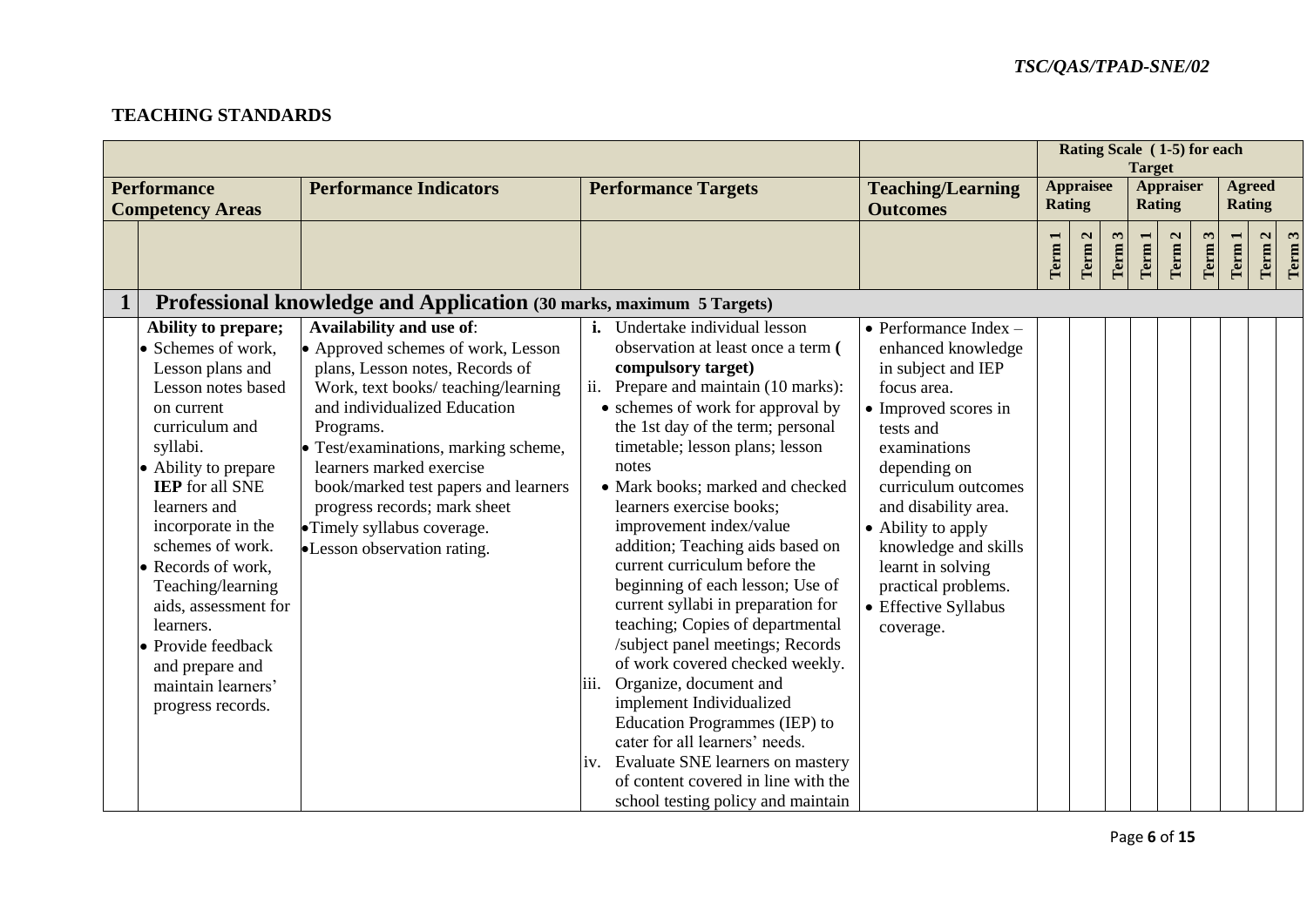| Rating Scale (1-5) for each |                                                                                                                                                                                                             |                                                                                                                                                                                                                                                              |                                                                                                                                                                                                                                                                                                                                    |                                                                                                                                                                                                                                                            |               |                             |        | <b>Target</b> |                                   |      |      |                                |                               |
|-----------------------------|-------------------------------------------------------------------------------------------------------------------------------------------------------------------------------------------------------------|--------------------------------------------------------------------------------------------------------------------------------------------------------------------------------------------------------------------------------------------------------------|------------------------------------------------------------------------------------------------------------------------------------------------------------------------------------------------------------------------------------------------------------------------------------------------------------------------------------|------------------------------------------------------------------------------------------------------------------------------------------------------------------------------------------------------------------------------------------------------------|---------------|-----------------------------|--------|---------------|-----------------------------------|------|------|--------------------------------|-------------------------------|
|                             | <b>Performance</b><br><b>Competency Areas</b>                                                                                                                                                               | <b>Performance Indicators</b>                                                                                                                                                                                                                                | <b>Performance Targets</b>                                                                                                                                                                                                                                                                                                         | <b>Teaching/Learning</b><br><b>Outcomes</b>                                                                                                                                                                                                                | <b>Rating</b> | <b>Appraisee</b>            |        |               | <b>Appraiser</b><br><b>Rating</b> |      |      | <b>Agreed</b><br><b>Rating</b> |                               |
|                             |                                                                                                                                                                                                             |                                                                                                                                                                                                                                                              |                                                                                                                                                                                                                                                                                                                                    |                                                                                                                                                                                                                                                            | Term 1        | $\mathbf{z}$<br><b>Term</b> | Term 3 | Term 1        | $\mathbf{z}$<br>Term              | Term | Term | $\mathbf{a}$<br>Term           | $\boldsymbol{\omega}$<br>Term |
|                             |                                                                                                                                                                                                             |                                                                                                                                                                                                                                                              | student progress records.<br>Cover the syllabus within the<br>V.<br>stipulated time.                                                                                                                                                                                                                                               |                                                                                                                                                                                                                                                            |               |                             |        |               |                                   |      |      |                                |                               |
| $\boldsymbol{2}$            |                                                                                                                                                                                                             | Time Management (10 marks, maximum 2 Targets)                                                                                                                                                                                                                |                                                                                                                                                                                                                                                                                                                                    |                                                                                                                                                                                                                                                            |               |                             |        |               |                                   |      |      |                                |                               |
|                             | <b>Ability to manage</b><br>teaching time<br>through;<br>• Consistent class<br>attendance,<br>• Adherence to the<br>school time table,<br>• Attendance of other<br>school activities<br>and staff meetings. | • Punctuality in reporting for duty and<br>Lesson attendance.<br>•Teacher presence, Lesson taught/<br>missed, records of lessons recovered,<br>records of remedial lessons, staff<br>meeting attendance.<br>• Timely preparation of professional<br>records. | • Maintain punctuality in reporting<br>for duty and lesson attendance.<br>• Meet deadlines on preparation of<br>professional records and<br>participation in all other school<br>programmes.<br>• Ensure all lesson are taught as per<br>the school timetable, exams set and<br>marked and feedback given as per<br>the deadlines. | • Improved compliance<br>to contact hours.<br>• Learners improved<br>time management<br>skills.<br>• Improved learners'<br>performance.<br>• Improved attendance<br>of school activities<br>by learners.<br>• Acquisition of wide<br>knowledge and skills. |               |                             |        |               |                                   |      |      |                                |                               |
| 3                           |                                                                                                                                                                                                             | <b>Innovation and Creativity in Teaching (10 marks, maximum 2Targets)</b>                                                                                                                                                                                    |                                                                                                                                                                                                                                                                                                                                    |                                                                                                                                                                                                                                                            |               |                             |        |               |                                   |      |      |                                |                               |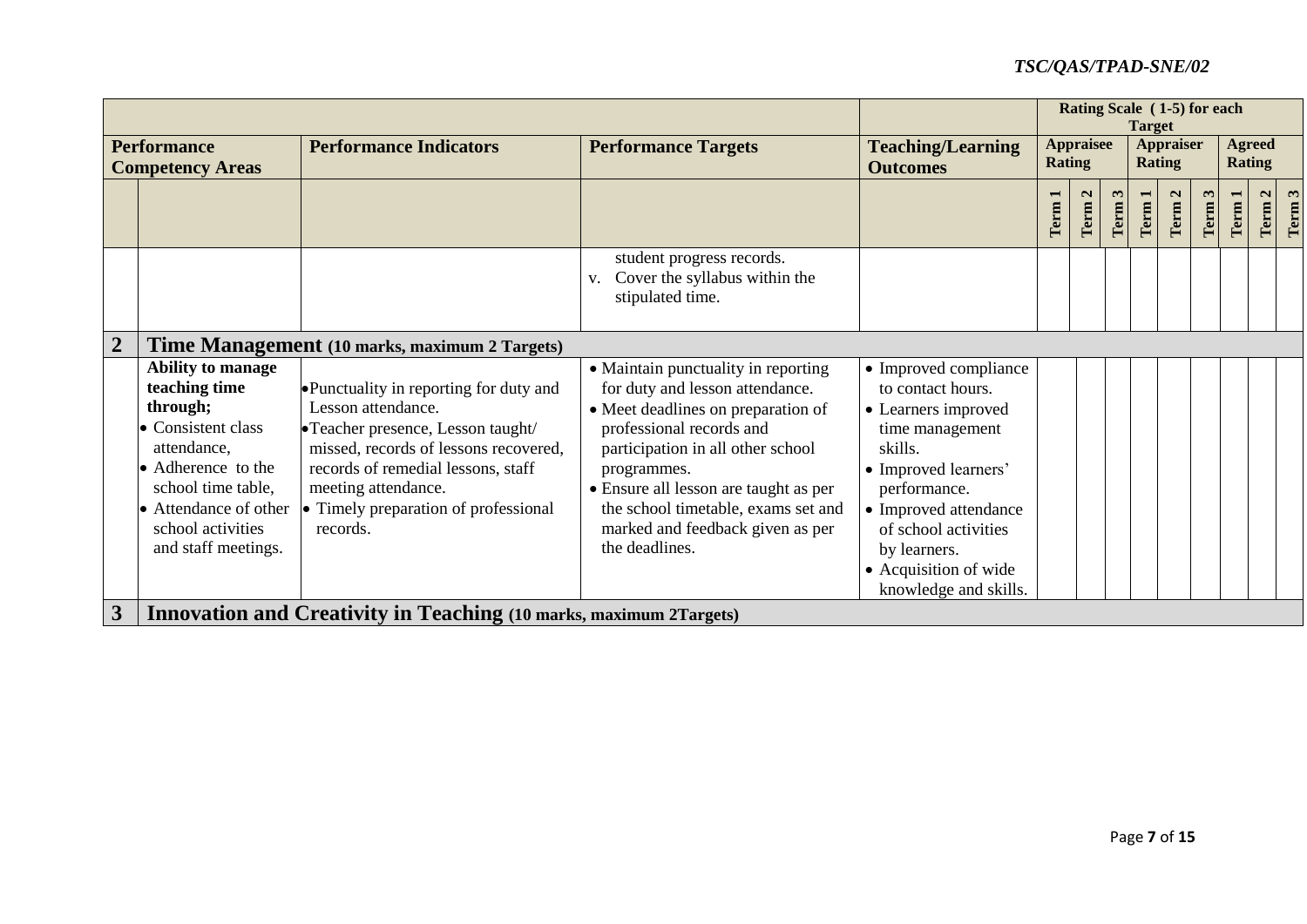|                                                                                                                                                                                                                                   |                                                                                                                                                                                                                                                                                                                                                                                                                                   |                                                                                                                                                                                                                                                                                                                                                                                                                                                             |                                                                                                                                                                                                                                                                                                         | Rating Scale (1-5) for each<br><b>Target</b> |                      |        |        |                                   |      |                   |                                |        |
|-----------------------------------------------------------------------------------------------------------------------------------------------------------------------------------------------------------------------------------|-----------------------------------------------------------------------------------------------------------------------------------------------------------------------------------------------------------------------------------------------------------------------------------------------------------------------------------------------------------------------------------------------------------------------------------|-------------------------------------------------------------------------------------------------------------------------------------------------------------------------------------------------------------------------------------------------------------------------------------------------------------------------------------------------------------------------------------------------------------------------------------------------------------|---------------------------------------------------------------------------------------------------------------------------------------------------------------------------------------------------------------------------------------------------------------------------------------------------------|----------------------------------------------|----------------------|--------|--------|-----------------------------------|------|-------------------|--------------------------------|--------|
| <b>Performance</b><br><b>Competency Areas</b>                                                                                                                                                                                     | <b>Performance Indicators</b>                                                                                                                                                                                                                                                                                                                                                                                                     | <b>Performance Targets</b>                                                                                                                                                                                                                                                                                                                                                                                                                                  | <b>Teaching/Learning</b><br><b>Outcomes</b>                                                                                                                                                                                                                                                             | <b>Appraisee</b><br><b>Rating</b>            |                      |        |        | <b>Appraiser</b><br><b>Rating</b> |      |                   | <b>Agreed</b><br><b>Rating</b> |        |
|                                                                                                                                                                                                                                   |                                                                                                                                                                                                                                                                                                                                                                                                                                   |                                                                                                                                                                                                                                                                                                                                                                                                                                                             |                                                                                                                                                                                                                                                                                                         | Term 1                                       | $\mathbf{c}$<br>Term | Term 3 | Term 1 | $\mathbf{\Omega}$<br>Term         | Term | Term <sub>1</sub> | $\mathbf{C}$<br>Term           | Term 3 |
| Ability to;<br>• Improvise and use<br>locally available<br>resources for<br>effective teaching<br>and learning<br>outcomes.<br>• Integrate<br>technology in<br>teaching and<br>learning process.                                  | <b>Evidence of use of:</b><br>• Teacher prepared teaching/learning<br>aids.<br>• ICT to access Educational<br>Resources.<br>• ICT integration in teaching and<br>learning in order to improve<br>knowledge content and curriculum<br>delivery.<br>• Use of any other relevant approach.                                                                                                                                           | • Prepare and use appropriate<br>teaching and learning aids<br>• Integrate ICT in teaching/Learning.<br>• Access and use appropriate ICT<br>learning/teaching materials to<br>improve knowledge and stimulate<br>learning.                                                                                                                                                                                                                                  | · Improved learners'<br>knowledge in ICT.<br>• Active learner<br>participation.<br>· learners ability to;<br>develop their own<br>learning materials,<br>· Enhance learners'<br>creativity in applying<br>ICT in their learning.<br>• Enhance creative<br>thinking.<br>•Development of new<br>concepts. |                                              |                      |        |        |                                   |      |                   |                                |        |
| 4                                                                                                                                                                                                                                 | Learner Protection, Safety, Discipline and Teacher Conduct (15marks, maximum 3 Targets)                                                                                                                                                                                                                                                                                                                                           |                                                                                                                                                                                                                                                                                                                                                                                                                                                             |                                                                                                                                                                                                                                                                                                         |                                              |                      |        |        |                                   |      |                   |                                |        |
| <b>Knowledge of</b><br>matters related to:<br>· Sexual, mental/<br>psychological,<br>physical<br>harassment/abuse<br>and the appropriate<br>solutions.<br>• Adherence to legal<br>and professional<br>provisions<br>of education. | <b>Evidence of:</b><br>• Compliance with CORT, COCE, and<br>Children's Act and other statutory<br>regulations regarding children's<br>rights and Persons with Disability<br>Act.<br>• use of teaching/learning aids that<br>support learners safety and promote<br>self-awareness<br>• create child friendly learning<br>environment<br>governing provision   Sensitization Programmes.<br>• Records of learners discipline cases | • Demonstrate understanding of legal<br>provision in education and disability<br>and the implication on non-<br>compliance.<br>• Ensure the learning environment is<br>child friendly, disability friendly,<br>safe and conducive by promoting<br>self-awareness through sensitization<br>and use of appropriate<br>teaching/learning aids.<br>• Maintenance of updated records of<br>learner discipline cases, challenging<br>behaviour and interventions. | • Improved learners<br>performance,<br>•Improved learner<br>attendance.<br>• High retention rate.<br>• Improved professional<br>teacher/learner<br>relationships<br>• Decreased learner<br>discipline cases.                                                                                            |                                              |                      |        |        |                                   |      |                   |                                |        |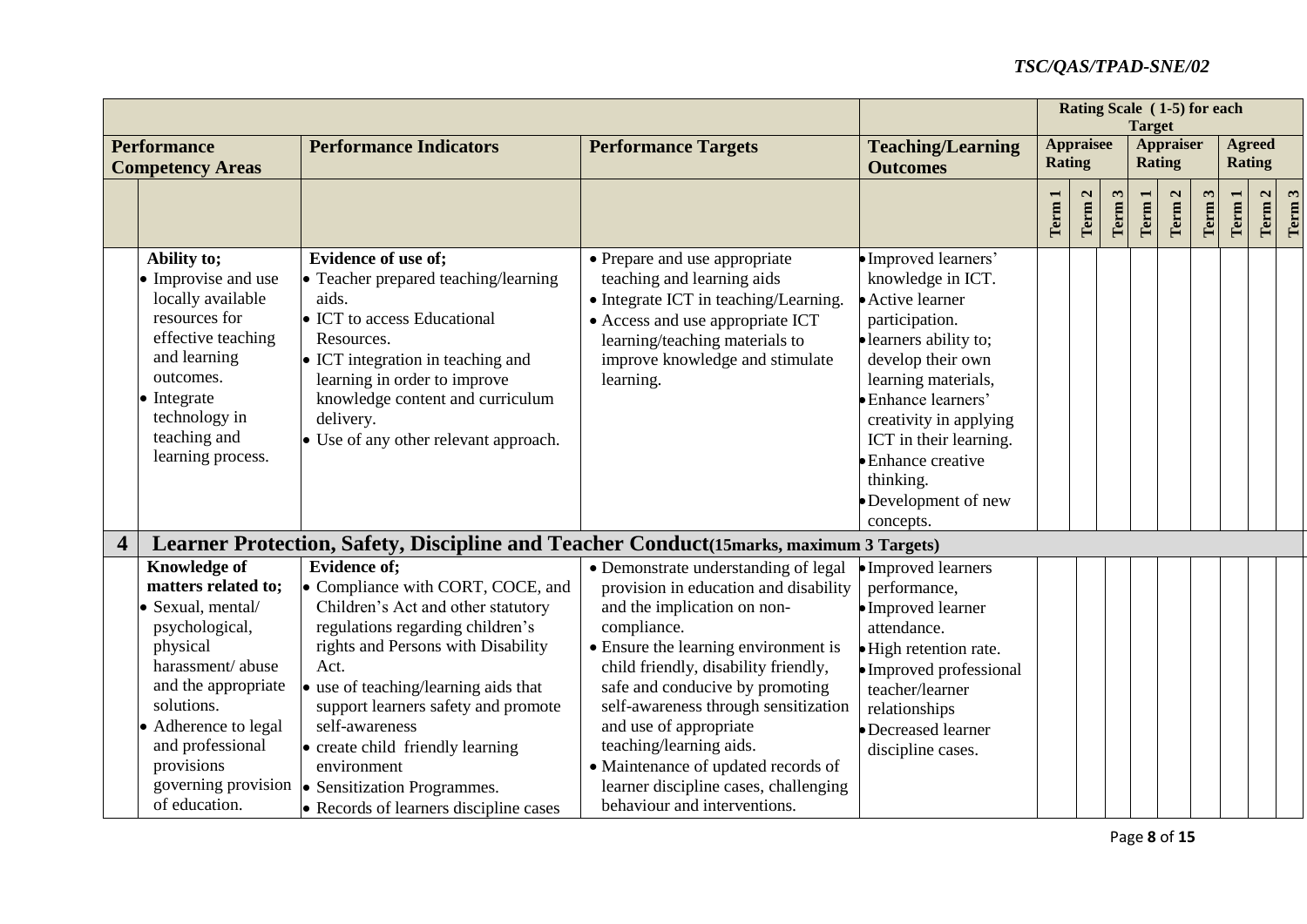|                  |                                                                                                                                                                                                       |                                                                                                                                                                                                                                                                                                                                        |                                                                                                                                                                                                                                                                                                                           |                                                                                                                                                                                                                                                      |                                   |                      | Rating Scale (1-5) for each<br><b>Target</b> |      |                                   |      |      |                                |        |
|------------------|-------------------------------------------------------------------------------------------------------------------------------------------------------------------------------------------------------|----------------------------------------------------------------------------------------------------------------------------------------------------------------------------------------------------------------------------------------------------------------------------------------------------------------------------------------|---------------------------------------------------------------------------------------------------------------------------------------------------------------------------------------------------------------------------------------------------------------------------------------------------------------------------|------------------------------------------------------------------------------------------------------------------------------------------------------------------------------------------------------------------------------------------------------|-----------------------------------|----------------------|----------------------------------------------|------|-----------------------------------|------|------|--------------------------------|--------|
|                  | <b>Performance</b><br><b>Competency Areas</b>                                                                                                                                                         | <b>Performance Indicators</b>                                                                                                                                                                                                                                                                                                          | <b>Performance Targets</b>                                                                                                                                                                                                                                                                                                | <b>Teaching/Learning</b><br><b>Outcomes</b>                                                                                                                                                                                                          | <b>Appraisee</b><br><b>Rating</b> |                      |                                              |      | <b>Appraiser</b><br><b>Rating</b> |      |      | <b>Agreed</b><br><b>Rating</b> |        |
|                  |                                                                                                                                                                                                       |                                                                                                                                                                                                                                                                                                                                        |                                                                                                                                                                                                                                                                                                                           |                                                                                                                                                                                                                                                      | Term <sub>1</sub>                 | $\mathbf{a}$<br>Term | Term 3                                       | Term | $\mathbf{z}$<br>Term              | Term | Term | $\mathbf{C}$<br>Term           | Term 3 |
|                  |                                                                                                                                                                                                       | and interventions.<br>• Evidence of parental involvement in<br>learner discipline.                                                                                                                                                                                                                                                     | • Maintenance of updated records of<br>parental involvement in<br>management of learner behaviour.                                                                                                                                                                                                                        |                                                                                                                                                                                                                                                      |                                   |                      |                                              |      |                                   |      |      |                                |        |
| 5                |                                                                                                                                                                                                       | Promotion of Co-curricular Activities (10 marks, maximum 2 Targets)                                                                                                                                                                                                                                                                    |                                                                                                                                                                                                                                                                                                                           |                                                                                                                                                                                                                                                      |                                   |                      |                                              |      |                                   |      |      |                                |        |
|                  | Ability to organize<br>and guide;<br>• Co-curricular and<br>life skills learning<br>activities.<br>• Learners to<br>realize/nurture<br>unique talents and<br>develop them to<br>their full potentials | <b>Records of:</b><br>• Approved co-curricular schedules,<br>membership lists.<br>Commendation letters<br>• Certificate of participation at<br>different levels.<br>• Awards, officiating, coaching, and<br>training in co-curricular activities.                                                                                      | • Identify and nurture learners' talents<br>in at least one co-curriculum<br>activity.<br>• Maintain up to date records on<br>learner's participation in co-<br>curricular activities including<br>certificates, trophies and awards.                                                                                     | • Learners' improved<br>participation in co-<br>curricular activities.<br>• Individual talents<br>identified and<br>developed.<br>• Physical fitness and<br>enhanced learners'<br>health.<br>• Improved learners'<br>independence and<br>confidence. |                                   |                      |                                              |      |                                   |      |      |                                |        |
| $\boldsymbol{6}$ |                                                                                                                                                                                                       | Professional Development (15 marks, maximum 3 Targets)                                                                                                                                                                                                                                                                                 |                                                                                                                                                                                                                                                                                                                           |                                                                                                                                                                                                                                                      |                                   |                      |                                              |      |                                   |      |      |                                |        |
|                  | Ability to;<br>• Identify individual<br>performance gaps.<br>• Detect training<br>needs.<br>• Seek solutions<br>through<br>professional<br>development<br>courses.                                    | <b>Records of ;</b><br>• Appraisal reports.<br>• Enrolment for teacher professional<br>development courses.<br>• Certificates for courses attended.<br>• Involvement in peer learning at<br>school, zonal and or cluster levels.<br>• Involvement in subject panels in<br>different levels.<br>• Participation in training and marking | • Engage in termly appraisal process<br>and be evaluated.<br>• Be involved in teacher Professional<br>Development activities at school<br>level and/or enroll in<br>recognized/relevant professional<br>courses.<br>• Engage in peer learning at zonal,<br>cluster levels and interact with<br>educational specialist and | • Extent of improved<br>learner performance.<br>• Improved level in<br>curriculum delivery.<br>• Effective learner<br>assessment.<br>• Improved teacher<br>confidence.                                                                               |                                   |                      |                                              |      |                                   |      |      |                                |        |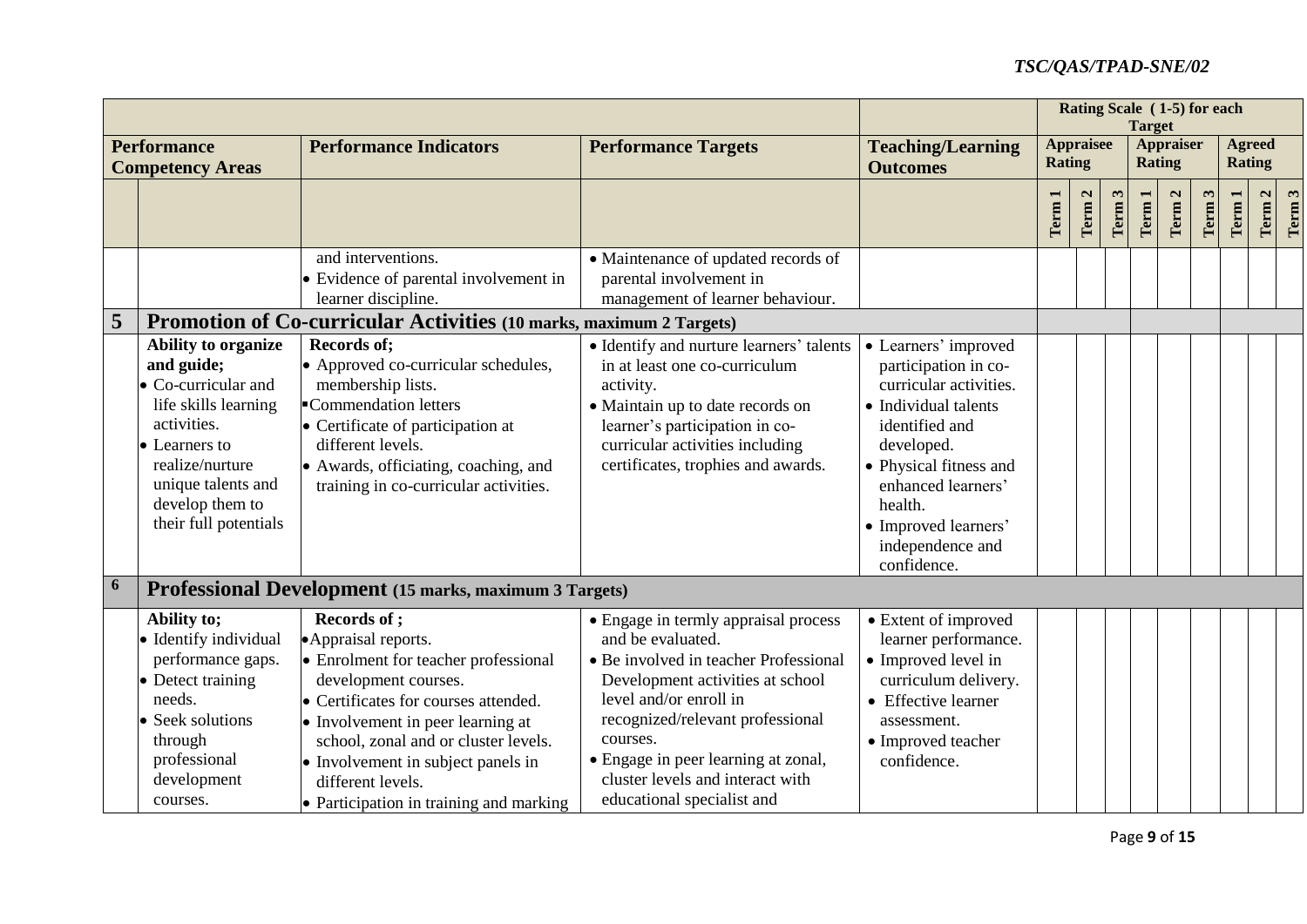|  |                                                                                                                                                                                 |                                                                                                                                                                                                                                                                                                                                                                                                                                                                      |                                                                                                                                                                                                                                                                                                |                                                                                                                                                                                                  |        |                                                                        |        | <b>Target</b> | Rating Scale (1-5) for each    |      |        |                      |        |
|--|---------------------------------------------------------------------------------------------------------------------------------------------------------------------------------|----------------------------------------------------------------------------------------------------------------------------------------------------------------------------------------------------------------------------------------------------------------------------------------------------------------------------------------------------------------------------------------------------------------------------------------------------------------------|------------------------------------------------------------------------------------------------------------------------------------------------------------------------------------------------------------------------------------------------------------------------------------------------|--------------------------------------------------------------------------------------------------------------------------------------------------------------------------------------------------|--------|------------------------------------------------------------------------|--------|---------------|--------------------------------|------|--------|----------------------|--------|
|  | <b>Performance</b><br><b>Competency Areas</b>                                                                                                                                   | <b>Performance Indicators</b>                                                                                                                                                                                                                                                                                                                                                                                                                                        | <b>Performance Targets</b>                                                                                                                                                                                                                                                                     | <b>Teaching/Learning</b><br><b>Outcomes</b>                                                                                                                                                      |        | <b>Appraisee</b><br><b>Appraiser</b><br><b>Rating</b><br><b>Rating</b> |        |               | <b>Agreed</b><br><b>Rating</b> |      |        |                      |        |
|  |                                                                                                                                                                                 |                                                                                                                                                                                                                                                                                                                                                                                                                                                                      |                                                                                                                                                                                                                                                                                                |                                                                                                                                                                                                  | Term 1 | Term 2                                                                 | Term 3 | Term 1        | $\mathbf{a}$<br>Term           | Term | Term 1 | $\mathbf{z}$<br>Term | Term 3 |
|  |                                                                                                                                                                                 | of exams at different levels.                                                                                                                                                                                                                                                                                                                                                                                                                                        | networking with educational bodies<br>e.g. KNEC, KICD, MOEST,<br>KISE, CEMASTEA.                                                                                                                                                                                                               |                                                                                                                                                                                                  |        |                                                                        |        |               |                                |      |        |                      |        |
|  |                                                                                                                                                                                 | <b>Collaboration with Parents/Guardians and Stakeholders</b> (10 marks, maximum 2 Targets)                                                                                                                                                                                                                                                                                                                                                                           |                                                                                                                                                                                                                                                                                                |                                                                                                                                                                                                  |        |                                                                        |        |               |                                |      |        |                      |        |
|  | <b>Establish and</b><br>maintain<br>collaborative<br>relationships with;<br>· educationalists,<br>• parents/guardians,<br>• Local communities.<br>• Well-wishers and<br>donors. | Records of:<br>• Parental involvement.<br>• Evidence of involvement in<br>community based activities.<br>• Involvement in exchange<br>programmes and national initiative<br>eg tree planting, advocating against<br>FGM, freedom from hunger walk,<br>involvement in disability related<br>activities such as Autism day, white<br>can day, CP awareness week.<br>• participation and networking with<br>educational bodies e.g KNEC,<br>KICD, MOEST, KISE, CEMASTEA | • Plan and participate in teachers,<br>parents and learners meeting.<br>• Organize Education community based<br>activities that involve learners.<br>•Develop linkages and participate in<br>programmes organized in conjunction<br>with other educational bodies, well<br>wishers and donors. | • Improved learner<br>exposure and<br>performance.<br>• Learner ability to<br>recognize individual<br>abilities, limitations<br>and values.<br>• Holistic learners (all<br>rounded individuals). |        |                                                                        |        |               |                                |      |        |                      |        |
|  |                                                                                                                                                                                 |                                                                                                                                                                                                                                                                                                                                                                                                                                                                      |                                                                                                                                                                                                                                                                                                | <b>TOTAL</b>                                                                                                                                                                                     |        |                                                                        |        |               |                                |      |        |                      |        |
|  |                                                                                                                                                                                 | ANNUAL SCORE (AVERAGE OF AGREED SCORE FOR TERM 1,2 & 3)                                                                                                                                                                                                                                                                                                                                                                                                              |                                                                                                                                                                                                                                                                                                |                                                                                                                                                                                                  |        |                                                                        |        |               |                                |      |        |                      |        |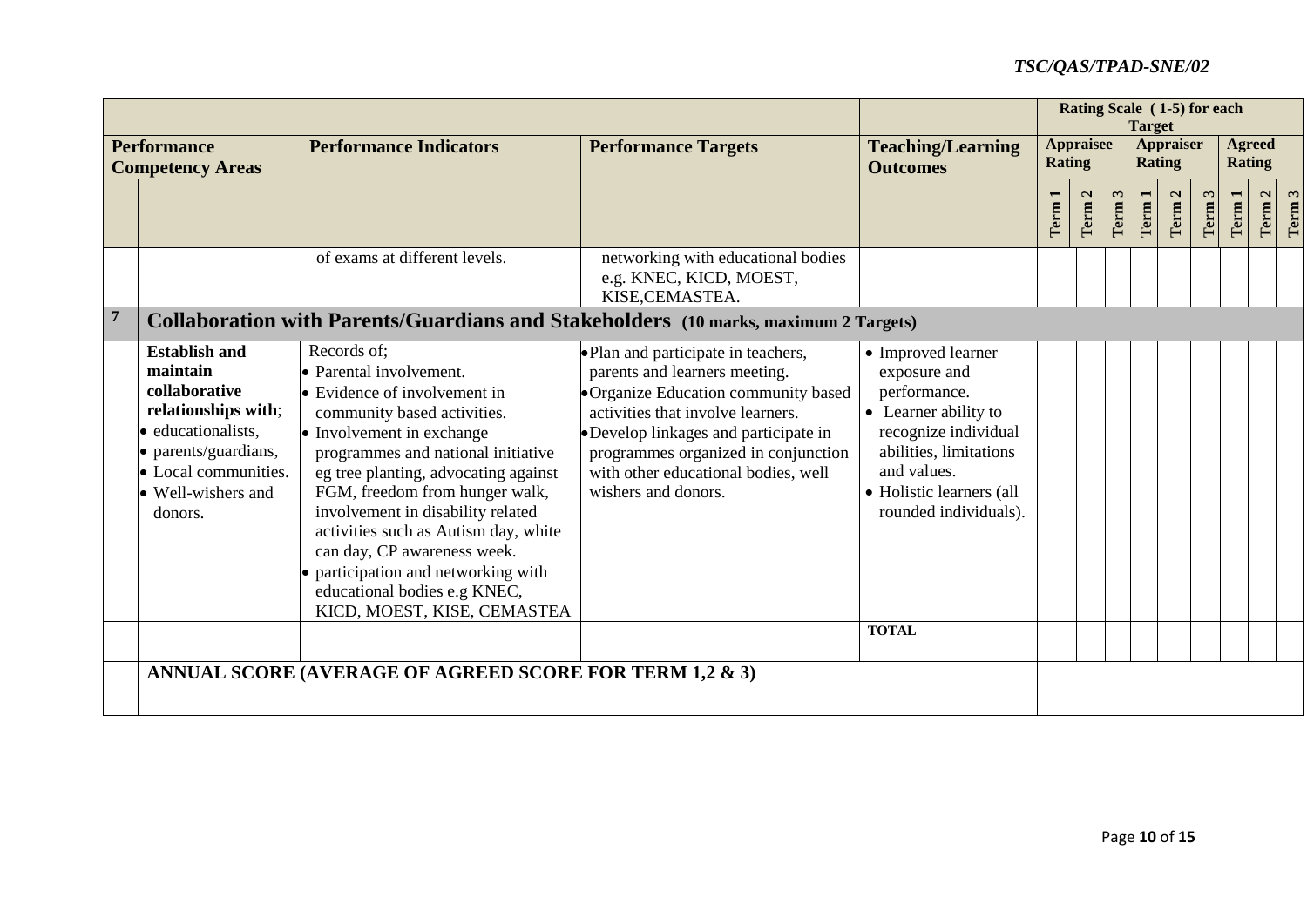| Subject/Skill area | Class/Level | Objective(s) | <b>Activities</b> | <b>Assessment Mode</b> | Level of achievement |
|--------------------|-------------|--------------|-------------------|------------------------|----------------------|
| 1.                 |             |              |                   |                        |                      |
|                    |             |              |                   |                        |                      |
|                    |             |              |                   |                        |                      |
| 2.                 |             |              |                   |                        |                      |
|                    |             |              |                   |                        |                      |
|                    |             |              |                   |                        |                      |
| $\overline{3.}$    |             |              |                   |                        |                      |
|                    |             |              |                   |                        |                      |
|                    |             |              |                   |                        |                      |
| 4.                 |             |              |                   |                        |                      |
|                    |             |              |                   |                        |                      |
|                    |             |              |                   |                        |                      |
| $\overline{5}$ .   |             |              |                   |                        |                      |
|                    |             |              |                   |                        |                      |
|                    |             |              |                   |                        |                      |

# **Individual SNE Learner's progress record: All subjects the individual SNE learner is taking**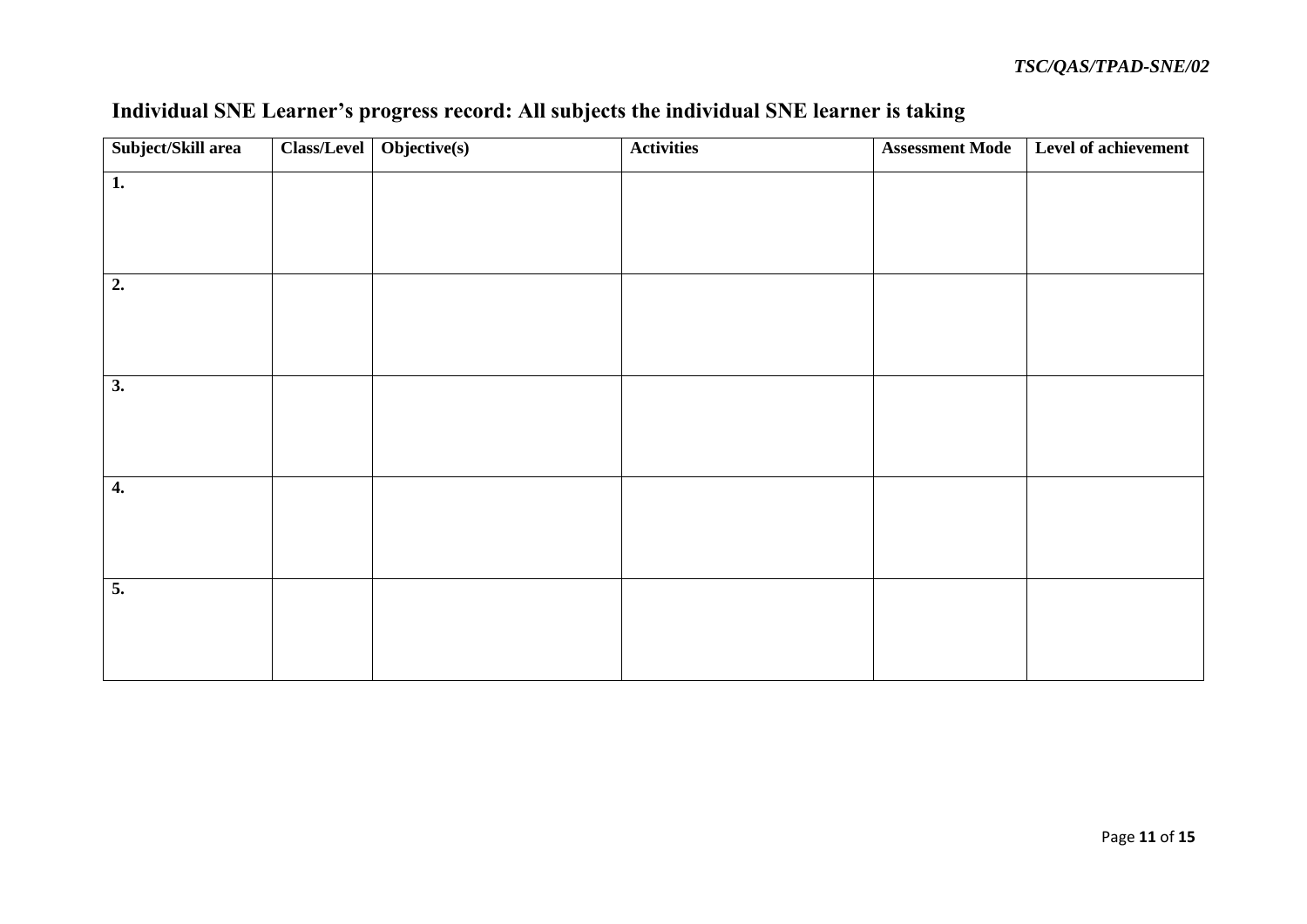# **Annual Academic Learners' Progress Record for all Subjects**

| <b>Subject Mean Score</b> | <b>Class/Form</b> | Term 1 | Term 2 | Term 3 |
|---------------------------|-------------------|--------|--------|--------|
| 1.                        |                   |        |        |        |
|                           |                   |        |        |        |
| 2.                        |                   |        |        |        |
|                           |                   |        |        |        |
| 3.                        |                   |        |        |        |
|                           |                   |        |        |        |
| 4.                        |                   |        |        |        |
|                           |                   |        |        |        |
| 5.                        |                   |        |        |        |
|                           |                   |        |        |        |

# **Lesson Attendance**

|              | Total number of<br>lessons to be taught   taught | <b>Actual number of lessons</b> | <b>Percentage of lessons</b><br>taught | <b>Remarks</b> |
|--------------|--------------------------------------------------|---------------------------------|----------------------------------------|----------------|
| Term 1       |                                                  |                                 |                                        |                |
|              |                                                  |                                 |                                        |                |
| Term 2       |                                                  |                                 |                                        |                |
| Term 3       |                                                  |                                 |                                        |                |
| <b>Total</b> |                                                  |                                 |                                        |                |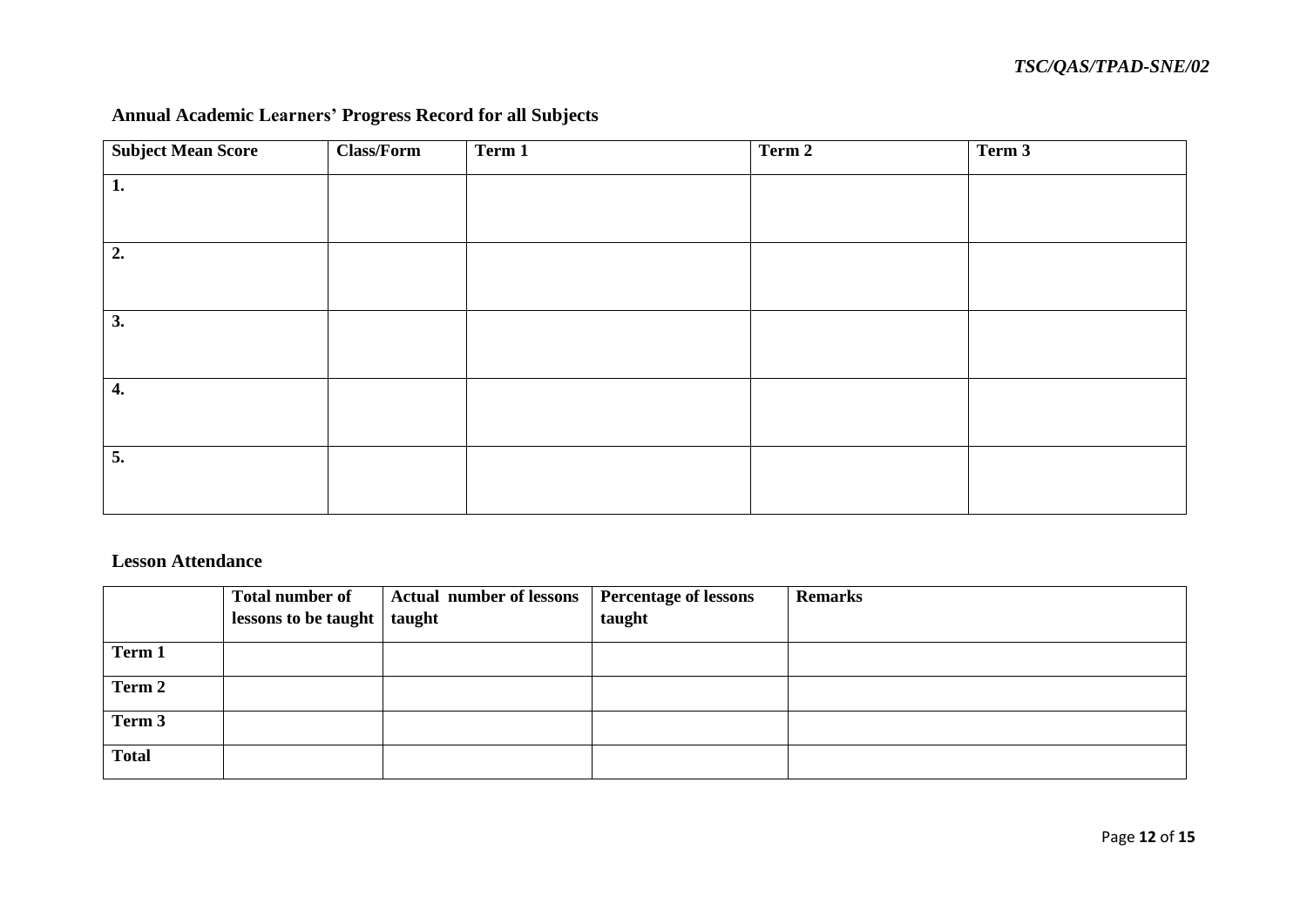# **2.4. Appraisee/Appraiser's Remarks**

|        | <b>Appraisee's Remarks</b> | Sign /date | <b>Appraiser's Remarks</b> | Sign /date |
|--------|----------------------------|------------|----------------------------|------------|
| Term 1 |                            |            |                            |            |
|        |                            |            |                            |            |
|        |                            |            |                            |            |
| Term 2 |                            |            |                            |            |
|        |                            |            |                            |            |
|        |                            |            |                            |            |
|        |                            |            |                            |            |
| Term 3 |                            |            |                            |            |
|        |                            |            |                            |            |
|        |                            |            |                            |            |
|        |                            |            |                            |            |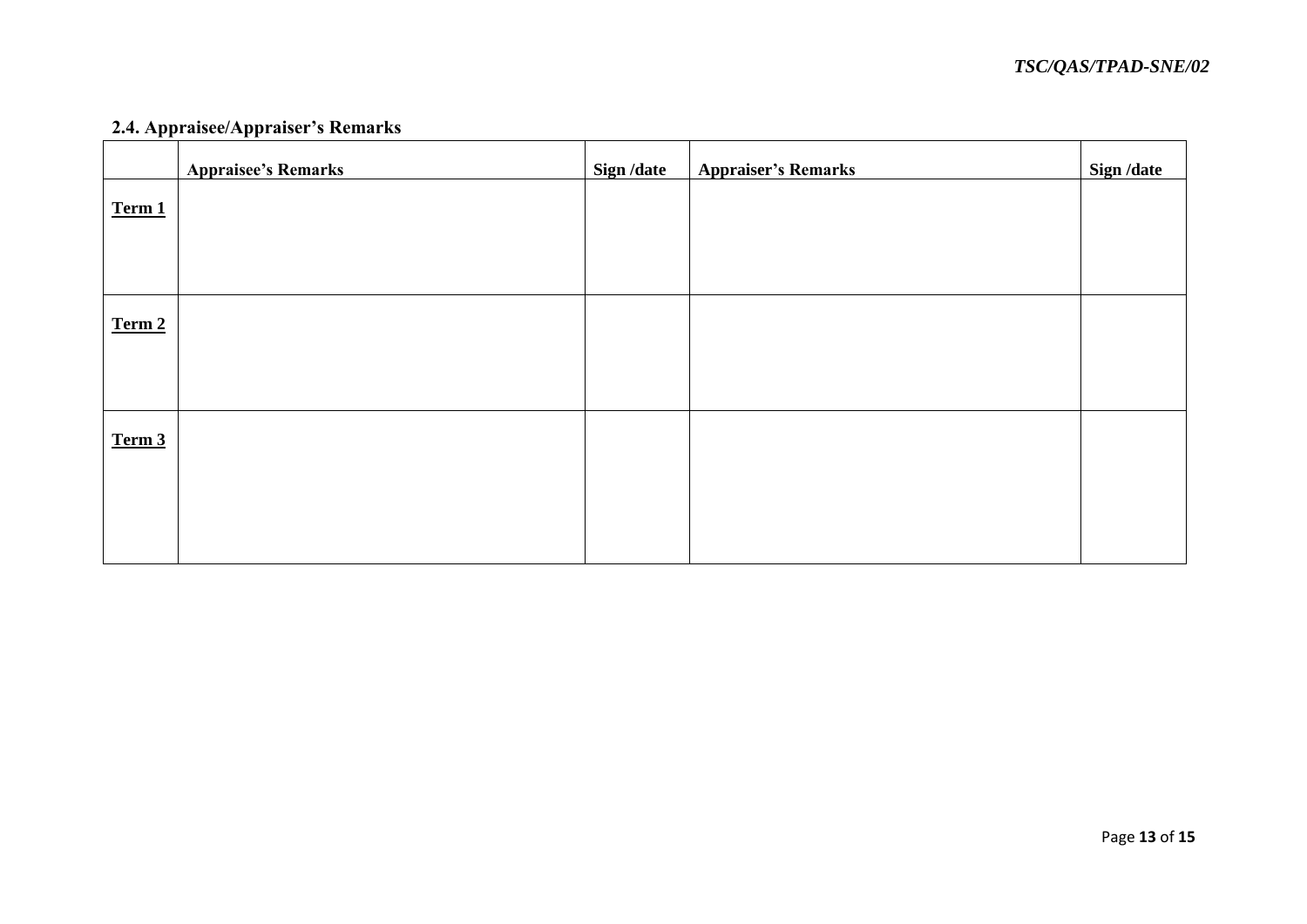### **PART 3.0: TEACHER DEVELOPMENT**

### **3.1. Teacher Support and Professional Development Planning**

**Review of progress for the term and generate a teacher support and development plan to be implemented during the following term**

| <b>Performance Gaps</b> | <b>Recommended Support/Development</b><br><b>Activities</b> | <b>Achievements</b> | <b>Remarks</b> |
|-------------------------|-------------------------------------------------------------|---------------------|----------------|
| Term 1:                 |                                                             |                     |                |
|                         |                                                             |                     |                |
| Term 2:                 |                                                             |                     |                |
|                         |                                                             |                     |                |
|                         |                                                             |                     |                |
| Term 3:                 |                                                             |                     |                |
|                         |                                                             |                     |                |

**Appraiser's overall comments for the appraisal year.**